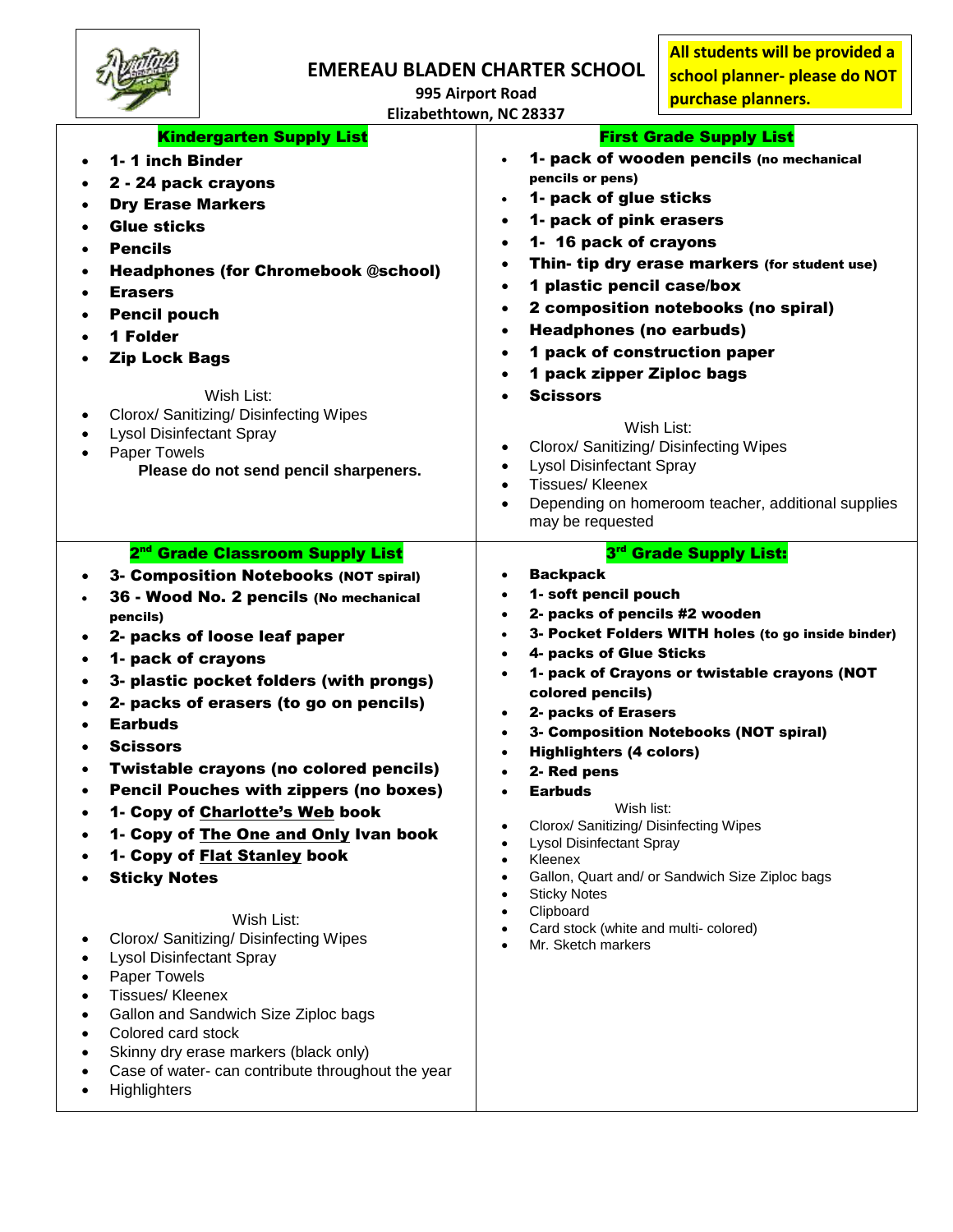

**995 Airport Road**

**All students will be provided a school planner- please do NOT purchase planners.** 

**Elizabethtown, NC 28337**

#### Fourth Grade Class Supply List 5th Grade Supply List

- Pencils
- 4- 1 Subject Composition Notebooks (no wire)
- 1- ½ Inch 3 Ring Binder with pockets
- 1- pack of dividers
- 1- pack of highlighters
- 1- pack of colored pens (NOT black)
- 2- packs of loose leaf notebook paper
- Glue sticks
- **Scissors**
- 1- pack of colored pencils or crayons
- 1- Ruler
- 1- Pencil Pouch (No boxes please)
- Earbuds
- Clipboard

Supplies will travel to and from school with students to use with remote learning as well.

Wish List:

- Tissues
- Dry Erase Markers
- Clorox/ Sanitizing/ Disinfecting Wipes
- Reward Candy
- Paper Towels
- Mr. Sketch Scented Markers
- 4- Composition Notebooks (No wire bound)
- **Scissors**
- 1- pack of colored pencils
- #2 Pencils
- Markers
- Pencil Pouch (Please NO boxes)
- 1- pack of glue sticks
- Clipboard
- Erasers
- Earbuds or Headphones
- **Highlighters**
- 1- pack of red pens
- 2- Pocket folders (with prongs)
- 2- Packs of 3 x 5 index Cards

### Wish List:

- Clorox/ Sanitizing/ Disinfecting Wipes
- Tissues/ Kleenex
- Dry Erase Markers
- Sticky Notes

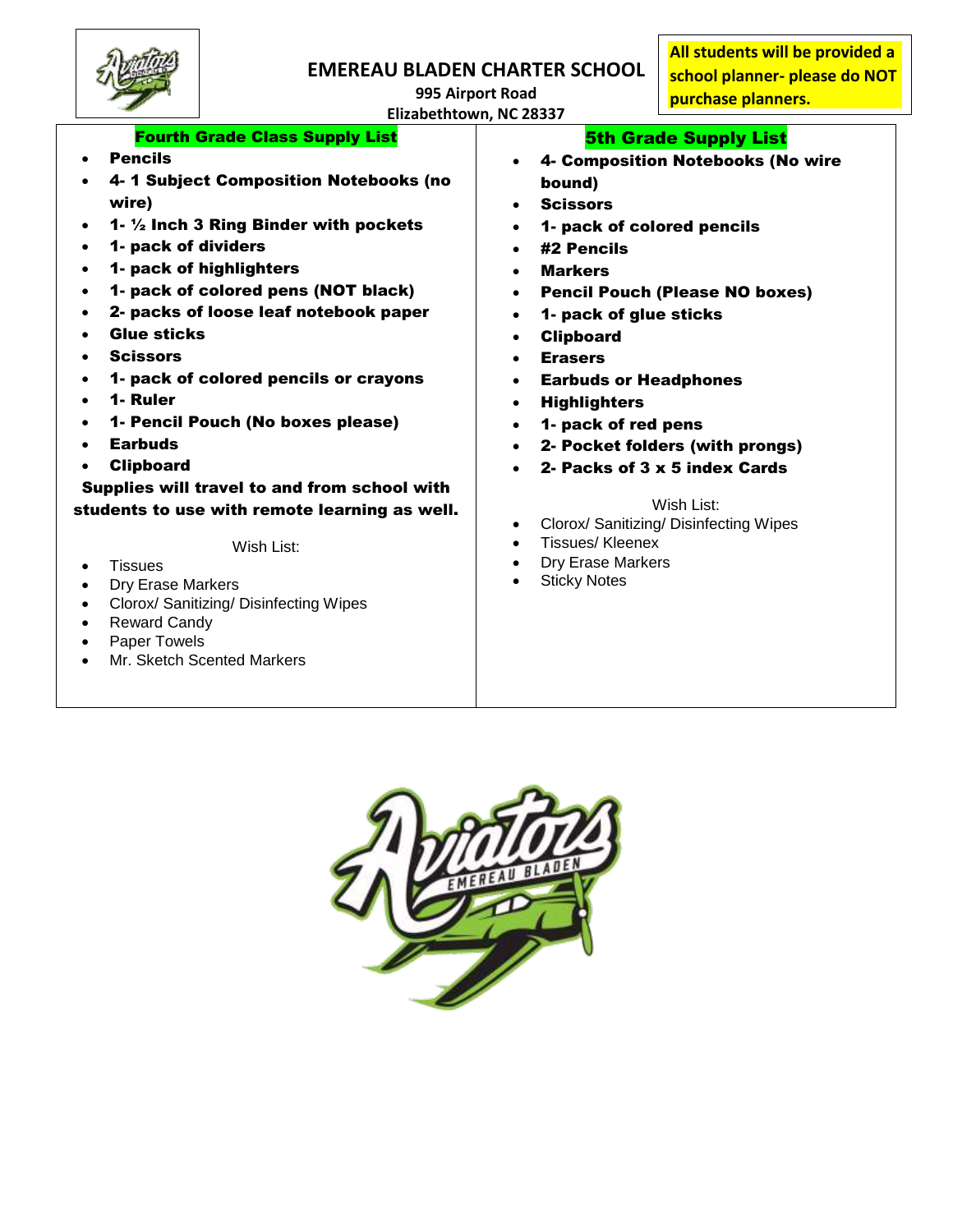

**995 Airport Road Elizabethtown, NC 28337** **All students will be provided a school planner- please do NOT purchase planners.** 

# Middle School Supplies List

| <b>6th Grade Supply List</b>                                                                                                                                                                                                                                                                                                                                                                                                                                                                                                                                                                                                                                                                                                                                                                                                                                                                                                                                                                                                                                                                                                                                                                                                                                                                                                                                                                                                                                                                                                                                                                                                                                                                                                     | <b>7th Grade Supply List</b>                                                                                                                       |  |
|----------------------------------------------------------------------------------------------------------------------------------------------------------------------------------------------------------------------------------------------------------------------------------------------------------------------------------------------------------------------------------------------------------------------------------------------------------------------------------------------------------------------------------------------------------------------------------------------------------------------------------------------------------------------------------------------------------------------------------------------------------------------------------------------------------------------------------------------------------------------------------------------------------------------------------------------------------------------------------------------------------------------------------------------------------------------------------------------------------------------------------------------------------------------------------------------------------------------------------------------------------------------------------------------------------------------------------------------------------------------------------------------------------------------------------------------------------------------------------------------------------------------------------------------------------------------------------------------------------------------------------------------------------------------------------------------------------------------------------|----------------------------------------------------------------------------------------------------------------------------------------------------|--|
| <b>Math</b> - graph paper, composition notebook,<br>notebook paper, colored pens                                                                                                                                                                                                                                                                                                                                                                                                                                                                                                                                                                                                                                                                                                                                                                                                                                                                                                                                                                                                                                                                                                                                                                                                                                                                                                                                                                                                                                                                                                                                                                                                                                                 | <b>Math</b> $-$ (1) $-$ 1 inch 3-ring binder, math journal, lined<br>paper, graph paper, dry erase markers, protractor                             |  |
| $ELA - (2)$ composition notebooks, clipboard                                                                                                                                                                                                                                                                                                                                                                                                                                                                                                                                                                                                                                                                                                                                                                                                                                                                                                                                                                                                                                                                                                                                                                                                                                                                                                                                                                                                                                                                                                                                                                                                                                                                                     | <b>ELA</b> – Composition notebook, spiral notebook or 3- ring<br>binder, 2-3 sticky note pads, folder                                              |  |
| <b>Science</b> $-$ (1)- 5 subject spiral notebook *Five<br>Star recommended, clear scotch tape refills                                                                                                                                                                                                                                                                                                                                                                                                                                                                                                                                                                                                                                                                                                                                                                                                                                                                                                                                                                                                                                                                                                                                                                                                                                                                                                                                                                                                                                                                                                                                                                                                                           | <b>Science</b> $-2$ Composition notebooks, individual scotch<br>tape dispensers and/ or glue sticks (tape preferred),<br>clear scotch tape refills |  |
| <b>Social Studies - Composition notebook</b>                                                                                                                                                                                                                                                                                                                                                                                                                                                                                                                                                                                                                                                                                                                                                                                                                                                                                                                                                                                                                                                                                                                                                                                                                                                                                                                                                                                                                                                                                                                                                                                                                                                                                     | <b>Social Studies</b> – notebook paper, $(1)$ - 1.5 inch 3-ring<br>binder, (2) composition notebooks- no spiral binding                            |  |
| Needed for all 6th & 7th grade classes: Pencils, ruler, colored pencils, and earbuds<br>Wish List for 6th & 7th: Clorox/ Sanitizing/ Disinfecting Wipes, Paper towels, Glue sticks, Individually<br>wrapped candy, Markers, Notebook paper, Colored computer paper, Scissors, Tissues/ Kleenex, Hand<br>held pencil sharpeners<br>**Highly Recommended**: Colored pens (for creative note-taking), Highlighters, Case-it binder or<br>Clipboard storage case                                                                                                                                                                                                                                                                                                                                                                                                                                                                                                                                                                                                                                                                                                                                                                                                                                                                                                                                                                                                                                                                                                                                                                                                                                                                     |                                                                                                                                                    |  |
| <b>8th Grade Supply List</b><br>Math - loose leaf notebook paper, graph paper (small pack will suffice), 3-ring binder (of your choice; size<br>not an issue as long as you have something to keep notes/assignments/etc. organized), protractor and/or<br>ruler (primarily for use as straightedge)<br>8th Grade Math will have access to a scientific calculator that does exponents and roots for all required testing. If you would like to purchase your<br>own for home/personal use, the model we have at school is the <b>TI-30X IIS</b> .**can be purchased after school starts<br>Math 1 will have access to a graphing calculator for all required testing. If you would like to purchase your own for home/personal use, the model we<br>have at school is the TI-83 Plus. This calculator usually sells for \$80-\$100. If cared for properly, this calculator will be sufficient for any future math<br>courses, including college-level offerings. .** can be purchased after school starts<br>ELA - (1)- 1.5 inch 3-ring binder, loose leaf paper, (1) composition notebook- no spiral binding, (1) 5- pack<br>count dividers<br><b>Science</b> $-$ (1)-1 inch 3- ring binder, highlighter, optional: colored pens, scissors, spiral notebook<br>Social Studies - (1)- 1.5 inch 3-ring binder, loose leaf paper, (2) composition notebooks- no spiral binding<br><b>Needed for all 8th grade classes:</b> Pencils, pencil pouch, colored pencils, ruler, and earbuds<br>Wish List for 8th grade classes: Sharpies, Expo Markers, markers, Crayons, Highlighters, Clorox/ Sanitizing/<br>Disinfecting Wipes, painters tape, scotch tape, notecards, popsicle sticks, food coloring, individually wrapped<br>candy |                                                                                                                                                    |  |